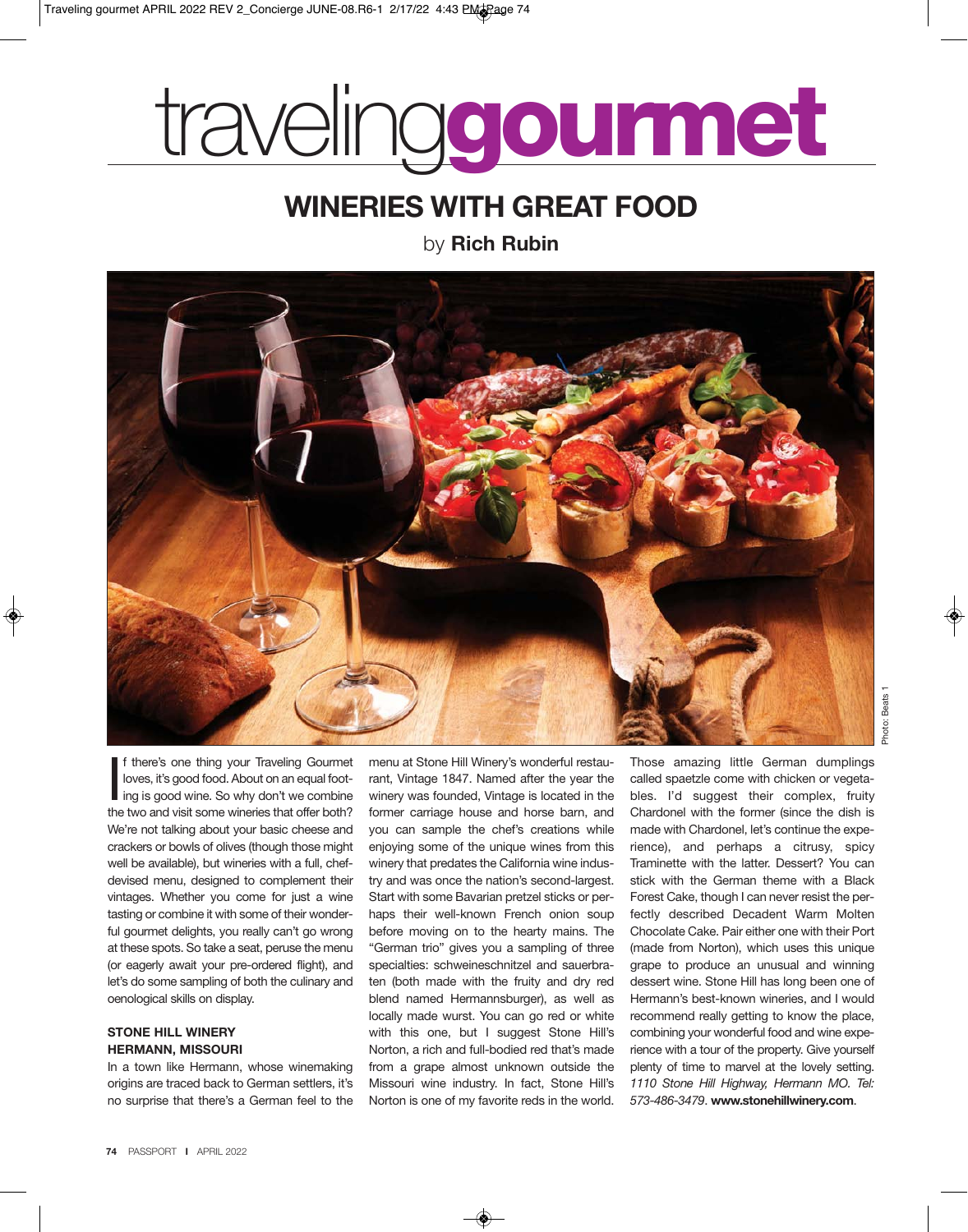## traveling**gourmet**

#### **PAGE SPRINGS CELLARS CORNVILLE, ARIZONA**

As you look out over Page Springs' vineyards from the sunny patio, you know you're in for a very special food and wine experience. Their menu is extensive, appealing, and beautifully presented: smoked salmon rillette, for instance, offers the luscious salmon spread surrounded by a vast assortment of accompaniments: onions, capers, focaccia and lavash to spread it on, grapes, almonds, figs, dried apricots (did I forget anything)? Shishito peppers are perfectly roasted, some spicier than others (which is the way with shishitos), accompanied by garlic aioli. Pizzas are wood-fired and range from a simple Margherita to a wonderful mushroom/pesto with truffled goat cheese. Spinach and artichoke hearts are baked in a parmesan cream sauce with a hint of green chiles, and the burrata salad is as wonderful as burrata always is, served with "bacon dust" and roasted tomatoes. Then there are the wines: opened in 2004, Page Springs really gave a kickstart to the Arizona wine industry, and their wines show why. My mixed white/red flight begins with Malvasia Bianca (a popular grape here), and as my server Deanna predicts, it's "floral and aromatic but with a dry finish." From here I move on to La Flor Rosa, a rosé that's a combination of several grapes, resulting in a dry wine that's enough to restore my faith in rosé. Then a light but flavorful Mourvèdre (the word that comes to mind is "drinkable"), then a 2019 ECIPS. If you wonder about the name, it's "spice" spelled back-



ward, and this wine, only made in cooler years, is an intriguing mix of Counoise and Grenache, with touches of Syrah and Mourvèdre, and you can see where it got its name, with peppery and, yes, spicy, flavors. I love their 100% Syrah, which has a lightness I don't usually associate with Syrah, which combines perfectly with the full-bodied, smooth quality of the grape. A flourless chocolate torte (topped with wine-infused strawberries, of course) is the perfect accompaniment to this bold red; the perfect end to a perfect experience. *1500 N. Page Springs Rd., Cornville AZ. Tel: 928-639- 3004*. **www.pagespringscellars.com**.

### **TWO SISTERS VINEYARDS NIAGARA-ON-THE-LAKE, ONTARIO**

For my money, Two Sisters Vineyards is the nicest winery in the Niagara Wine Region.



The Marotta family hails from Italy, and this background is reflected in the Italian tilt to the menu at their Kitchen 76 trattoria. While the winery is luxurious and large in feel, like a Tuscan villa somehow popping up in the middle of eastern Canada, it's still familyrun, and you're likely to find one of the eponymous two sisters onsite, as they've always had a hands-on approach, from construction of the building to planting the vines (though of course they have a knowledgeable staff in place to assist visitors).

Set on 76 acres of a former peach orchard (see where the restaurant's name comes from?), the winery also boasts one of the best restaurants in the area. Sit on the stately patio overlooking the vineyards while you enjoy housemade focaccia, Arancini (Sicilian rice balls) with smoked mozzarella, tomato sauce, and basil), followed by an amazing Truffle Pizza with mascarpone/truffle sauce, oyster and shiitake mushrooms, and arugula, or perhaps a perfect Risotto Trevisano, made with their own Eleventh Post wine, radicchio, and Parmigiano. The food is remarkable, and it's accompanied of course by some of their equally remarkable wines. This is a winery, after all, and their philosophy is that everything about the place, even their great cuisine, is ultimately in service of the wines. Their aptly-named Lush sparkling wine, a mix of Pinot Noir and Chardonnay, dossaged with a touch of Cabernet Franc, is rich and more full-bodied than most sparkling wines, and the perfect opener. Chardonnay (from the oldest Chardonnay vines in Canada) is perfect with the pizza or risotto, and you might want to compare the version aged in French oak to the unoaked one, which first opened my eyes to the beautiful minerality of a wine